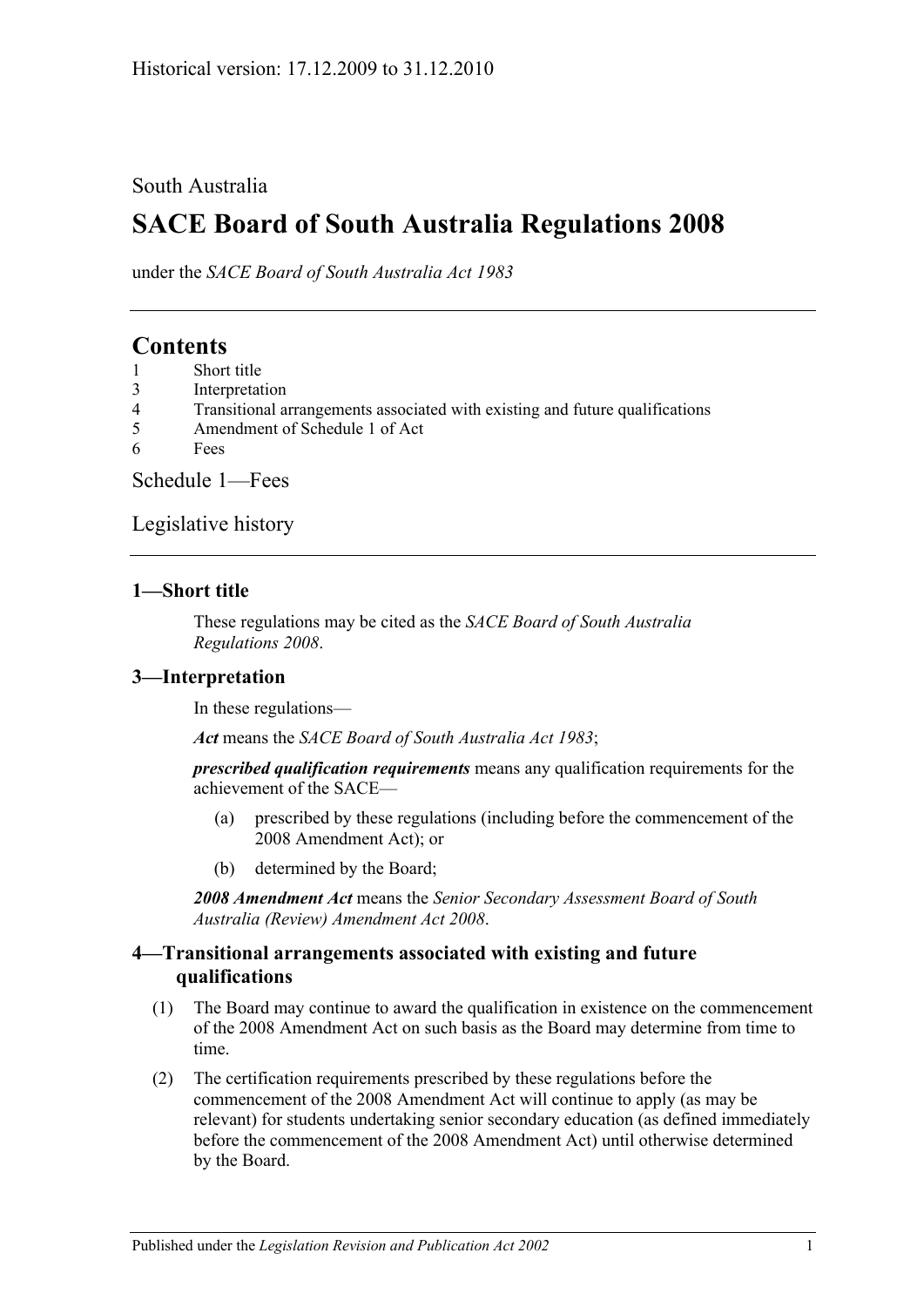- (3) All approvals given or other steps taken by the Board before the commencement of the 2008 Amendment Act (and still having force or effect immediately before that commencement) will continue to have effect in all respects on and after that commencement unless or until the Board determines otherwise.
- (4) All achievements recognised by the Board before the commencement of the 2008 Amendment Act (and being so recognised at the time of that commencement) will continue to have effect in all respects on or after that commencement (unless the Board has valid grounds to revoke the recognition of an achievement in a particular case after that commencement).

#### <span id="page-1-0"></span>**5—Amendment of Schedule 1 of Act**

Clause 1 of Schedule 1 of the Act is amended by—

- (a) deleting paragraph (h) and substituting:
	- (h) the Association of Independent Schools of South Australia—Secondary/Combined Heads Committee;
- (b) after paragraph (v) inserting:
	- (w) the Association of Independent Schools of South Australia Incorporated.

#### <span id="page-1-1"></span>**6—Fees**

- (1) The fees set out in Schedule 1 are payable to the Board.
- (2) The Board may, in appropriate cases, waive or reduce fees that would otherwise be payable under these regulations.

## <span id="page-1-2"></span>**Schedule 1—Fees**

|                    | <b>Registration fee</b><br>For registration as an assessment centre of an educational<br>institution not in receipt of financial assistance from the State                                                                                          | \$1 679.00 per year   |
|--------------------|-----------------------------------------------------------------------------------------------------------------------------------------------------------------------------------------------------------------------------------------------------|-----------------------|
|                    | (Registration entitles the institution to services similar to that<br>extended by the Board to educational institutions in receipt of<br>financial assistance from the State.)                                                                      |                       |
| <b>Student fee</b> | For enrolment, assessment and certification of a student of an<br>educational institution not in receipt of financial assistance from<br>the State or a full fee paying overseas student (within the meaning<br>of the <i>Education Act 1972</i> )— |                       |
| (a)                | in the case of a student enrolled at Stage 1 studying less<br>than 4 units                                                                                                                                                                          | $$112.00$ per student |
| (b)                | in the case of a student enrolled at Stage 1 studying<br>4 units or more                                                                                                                                                                            | \$224.00 per student  |
| (c)                | in the case of a student enrolled at Stage 2 studying less<br>than 4 units                                                                                                                                                                          | \$250.00 per student  |
| (d)                | in the case of a student enrolled at Stage 2 studying<br>4 units or more                                                                                                                                                                            | \$500.00 per student  |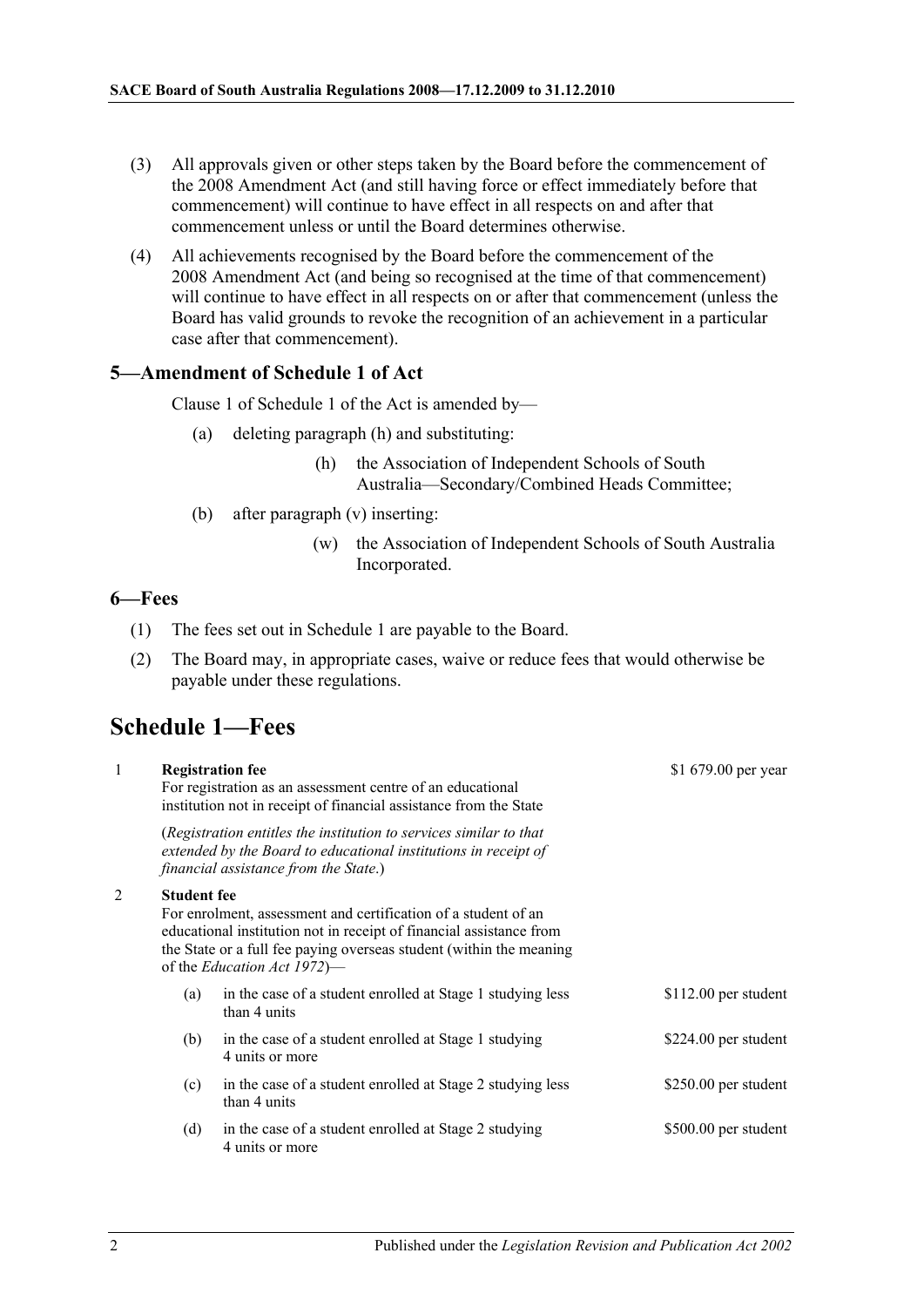| 3                        | Late enrolment fee<br>For enrolment of a student for assessment of completion of<br>prescribed certification requirements after the closing date for<br>receipt of enrolments set by the Board in any year |                                                                                                                                                                      | \$87.00 per student                                         |  |
|--------------------------|------------------------------------------------------------------------------------------------------------------------------------------------------------------------------------------------------------|----------------------------------------------------------------------------------------------------------------------------------------------------------------------|-------------------------------------------------------------|--|
| $\overline{\mathcal{A}}$ | <b>Clerical check fee</b><br>For checking, at the request of a student, the clerical processes<br>and procedures involved in determining a result in a subject                                             |                                                                                                                                                                      | $$10.00$ per subject                                        |  |
| 5                        | <b>Student record fee</b><br>For access to information about the contribution of examination<br>marks and moderated school assessment marks to the final result<br>of a Year 12 level subject              |                                                                                                                                                                      | \$9.00 per subject                                          |  |
| 6                        | Return of student material fee<br>For access of students to their assessment materials                                                                                                                     |                                                                                                                                                                      | \$17.50 per subject                                         |  |
| 7                        | <b>Statement</b> fee<br>For a statement or certified record replacing-                                                                                                                                     |                                                                                                                                                                      | \$20.50 per record or statement                             |  |
|                          | (a)                                                                                                                                                                                                        | a statement of results awarded in a specified year; or                                                                                                               |                                                             |  |
|                          | (b)                                                                                                                                                                                                        | a certified record of studies undertaken towards<br>completion of the prescribed certification requirements<br>(SACE Record of Achievement); or                      |                                                             |  |
|                          | (c)                                                                                                                                                                                                        | a certified record of results in individual subjects or<br>requirements comprised in the prescribed certification<br>requirements (SACE Statement of Results) issued |                                                             |  |
| 8                        | Education                                                                                                                                                                                                  | <b>Replacement fee for SACE Certificate</b><br>For a replacement copy of a South Australian Certificate of                                                           | \$35.00                                                     |  |
| 9                        |                                                                                                                                                                                                            | Curriculum statement fee<br>For a copy of a curriculum statement                                                                                                     | \$8.50 if 80 pages or less<br>\$13.00 if more than 80 pages |  |